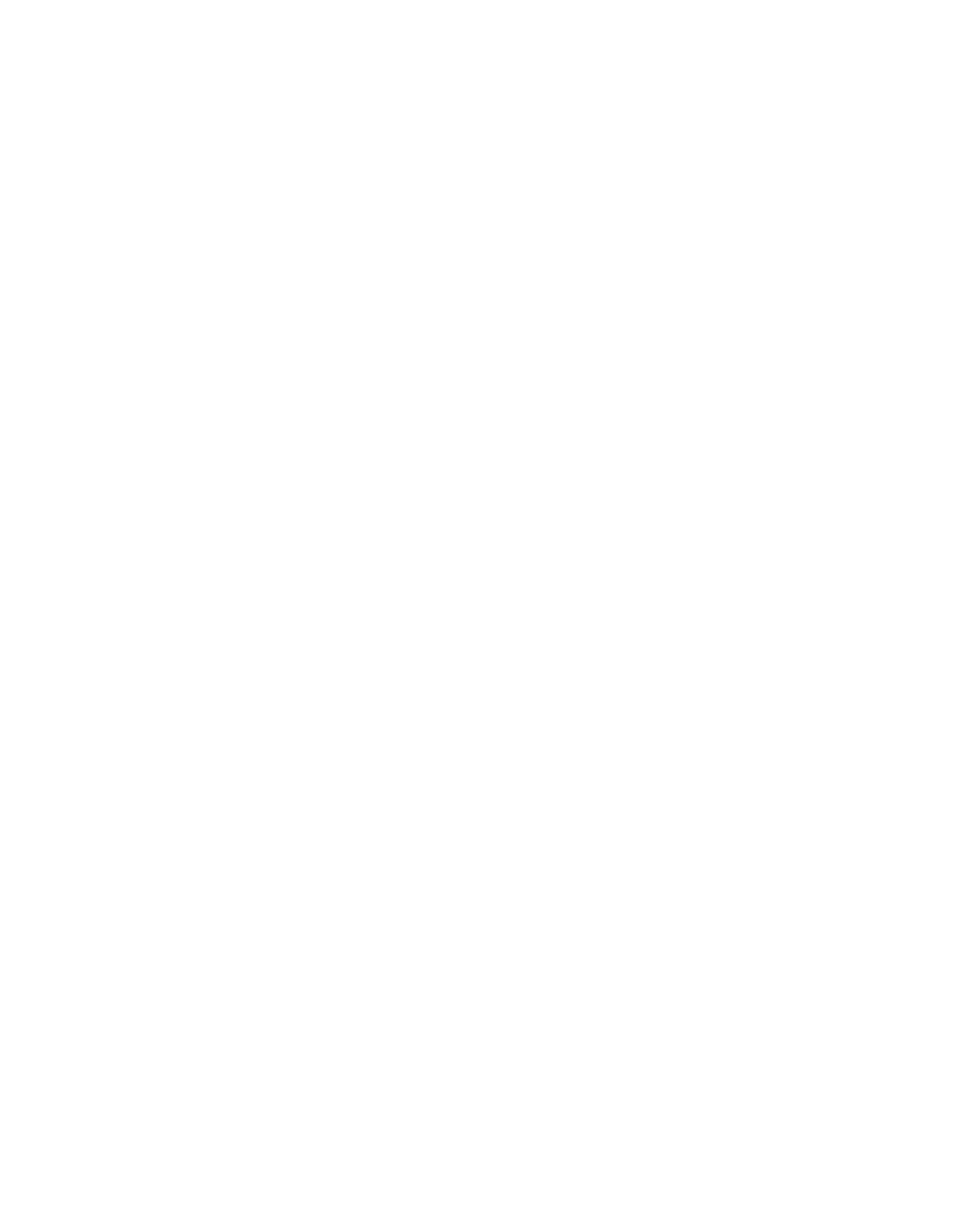# **The Oregon Garden At-A-Glance**

### *2022*

### **Admission**

|                          | <b>2021 YTD</b> | <b>2022 YTD</b> | <b>Variance</b> |
|--------------------------|-----------------|-----------------|-----------------|
| <b>Regular Admission</b> | 17,953          | 16,112          | $-10%$          |
| Revenue                  | \$125,225.00    | \$105,841.00    | $-15%$          |

#### **Volunteers**

|                           | <b>2021 YTD</b> | <b>2022 YTD</b> | <b>Variance</b> |
|---------------------------|-----------------|-----------------|-----------------|
| <b>Regular Volunteers</b> | 30              | 52              | 73%             |
| <b>Volunteer Hours</b>    | 1864            | 2432            | 30%             |

## **Membership**

|                          | <b>2021 YTD</b> | <b>2022 YTD</b> | <b>Variance</b> |
|--------------------------|-----------------|-----------------|-----------------|
| <b>Member Households</b> | 941             | 1468            | 56%             |
| <b>Revenue</b>           | \$50,451.15     | \$61,475.50     | 22%             |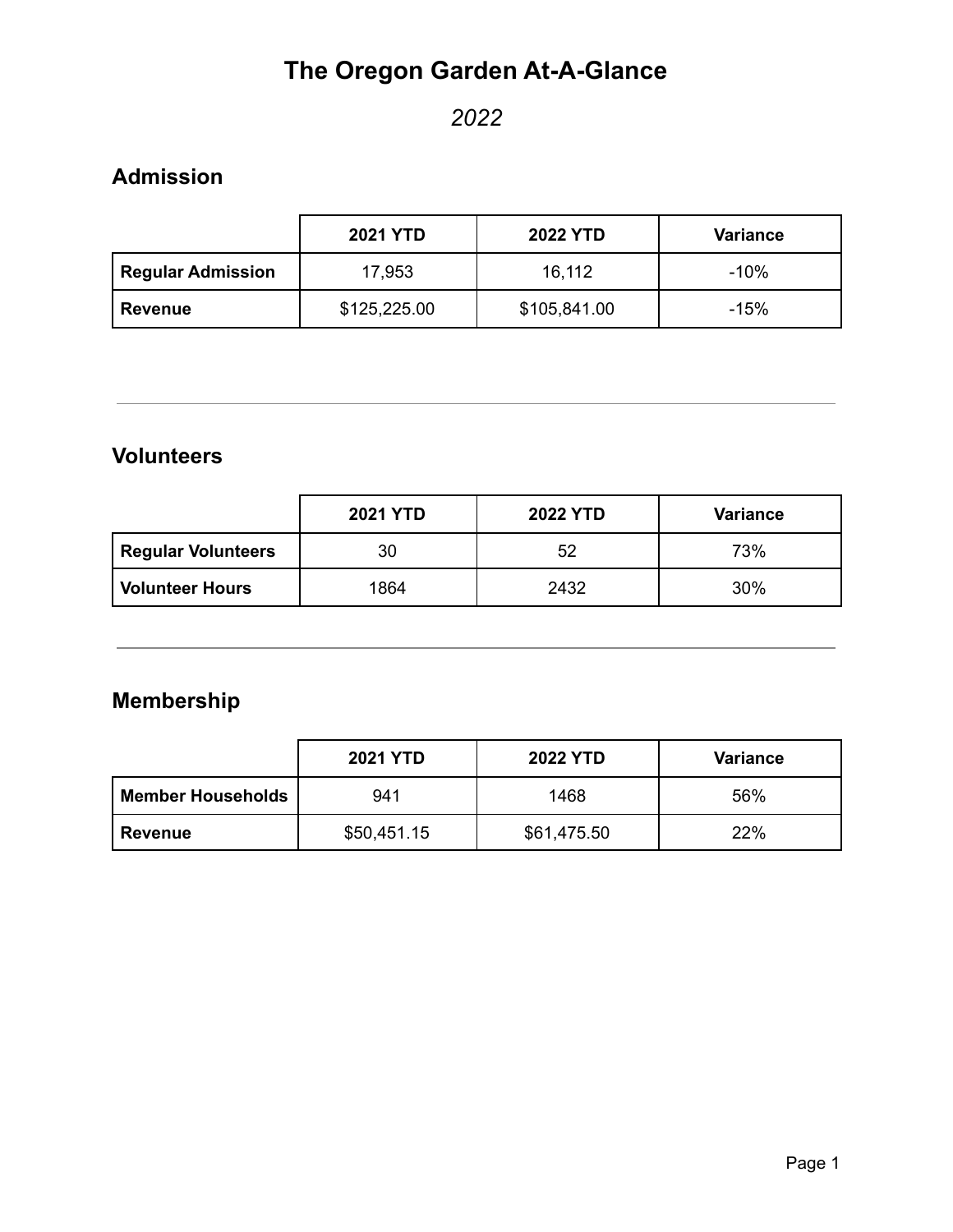## **The Oregon Garden At-A-Glance**

### *2022*

#### **Donations / Grants Received**

- \$40,000 awarded from Oregon State Fire Marshal for improvement of Firesafe House deck and landscaping.
- \$10,000 donated towards July 3rd fireworks show.
- \$20,000 donated towards new plant accession program.
- \$2,000 unrestricted from Oregon Community Foundation.

#### **Public Events**

- April 16 Earth Day
- May 7 Digging in the Dirt
- May 28 Art in the Garden
- July 3 July 3rd

#### **Items of Note**

- Expanded staff from 9 at the end of 2021 to 19 in 2022
- Began tram operation in May 2022
- Darcy Ruef joined the OGF Board
- 25th Anniversary on June 27th
- OAN Day scheduled for July 28th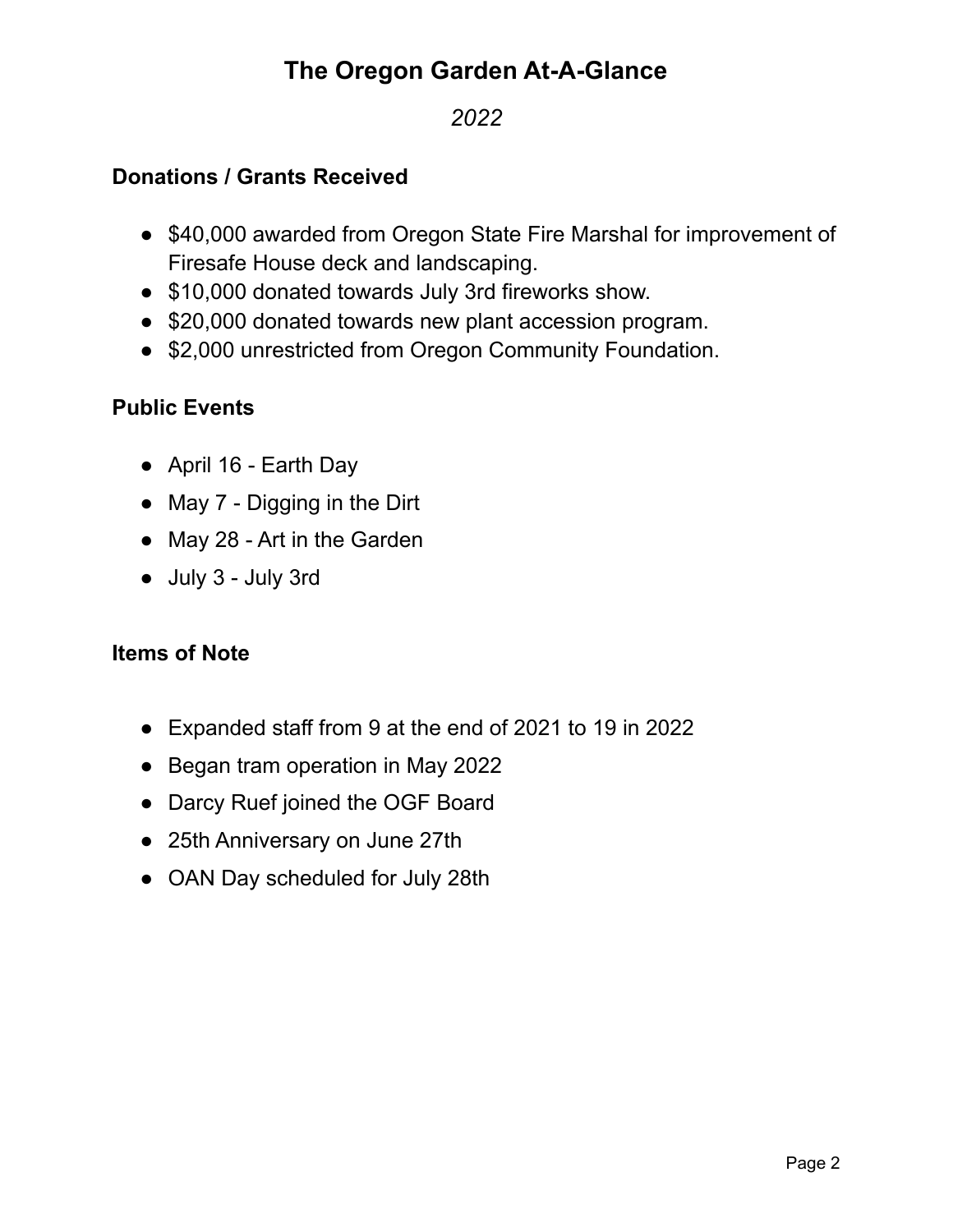# **2022 OGF Garden Loans Paid**

|    | <b>PAYEE</b>                | <b>REF NO.</b> | <b>DUE DATE</b> | <b>BALANCE</b> | <b>PAID</b> |
|----|-----------------------------|----------------|-----------------|----------------|-------------|
| 14 | Mary Ann David              | 5/25/2000      | 10/31/2010      | \$5,359.95     | 1/12/2022   |
| 15 | Robert & Jeanne Terry       | 6/1/2000       | 6/1/2005        | \$5,359.96     | 1/12/2022   |
| 16 | Clint & Linda Smith         | 6/6/2000       | 6/6/2005        | \$5,359.95     | 1/5/2022    |
| 17 | Ethelwyne C Golden          | 6/22/2000      | 6/22/2005       | \$5,359.95     | 1/12/2022   |
| 18 | Thomas C Golden             | 6/22/2000      | 6/22/2005       | \$5,359.95     | 1/12/2022   |
| 19 | Mark Krautmann              | 7/3/2000       | 7/3/2005        | \$5,359.95     | 1/10/2022   |
| 20 | Robert & Carol Gutmann      | 7/14/2000      | 10/31/2010      | \$5,359.95     | 1/12/2022   |
| 21 | Sara Bentley                | 7/19/2000      | 7/19/2005       | \$5,359.96     | 1/10/2022   |
| 22 | Tom & Chris Neilsen         | 7/19/2000      | 7/19/2005       | \$10,719.91    | 1/5/2022    |
| 23 | <b>Wilco Farmers</b>        | 8/16/2000      | 8/16/2005       | \$5,000.00     | 1/5/2022    |
| 24 | Charles & Judith Wold       | 9/29/2000      | 10/31/2010      | \$5,359.95     | 5/25/22     |
| 25 | Joel & Carolyn Neuschwander | 10/13/2000     | 10/13/2006      | \$5,359.95     | 5/20/22     |
| 26 | Thomas Verhoeven            | 10/13/2000     | 10/31/2010      | \$10,000.00    | 4/29/22     |
| 27 | Sara Bentley                | 1/4/2001       | 1/4/2006        | \$5,359.96     | 5/4/2022    |
| 28 | <b>Edward Davis TTEE</b>    | 3/5/2001       | 3/5/2006        | \$5,000.00     | 3/15/22     |
| 29 | Patsy Davis TTEE            | 3/5/2001       | 3/5/2006        | \$5,359.95     | 3/15/22     |
| 30 | <b>Beverly Farley</b>       | 3/16/2001      | 10/31/2010      | \$5,359.95     | 5/4/22      |
| 31 | Andre Iseli                 | 4/16/2001      | 4/16/2006       | \$5,359.95     | 5/16/22     |
| 32 | Joanne Raines               | 4/16/2001      | 4/16/2006       | \$5,359.95     | In process  |
| 33 | Thayne Dutson               | 4/19/2001      | 10/31/2010      | \$5,000.00     | In process  |
| 34 | Walter R Miller             | 5/21/2001      | 5/21/2006       | \$5,000.00     | 4/29/22     |
| 35 | Dora Lee Eldred             | 4/24/2001      | 10/31/2010      | \$5,359.95     | 5/4/22      |
| 36 | Doris E Mills TTEE          | 4/24/2001      | 4/24/2006       | \$5,359.95     | 5/4/22      |

| <b>Total # of Payments Made:</b> |     | <b>Total Amount of Payments Made:</b> | \$131,839.09 |
|----------------------------------|-----|---------------------------------------|--------------|
| <b>Remaining # of Payments:</b>  | 101 | <b>Total Remaining Payments:</b>      | \$727,482.30 |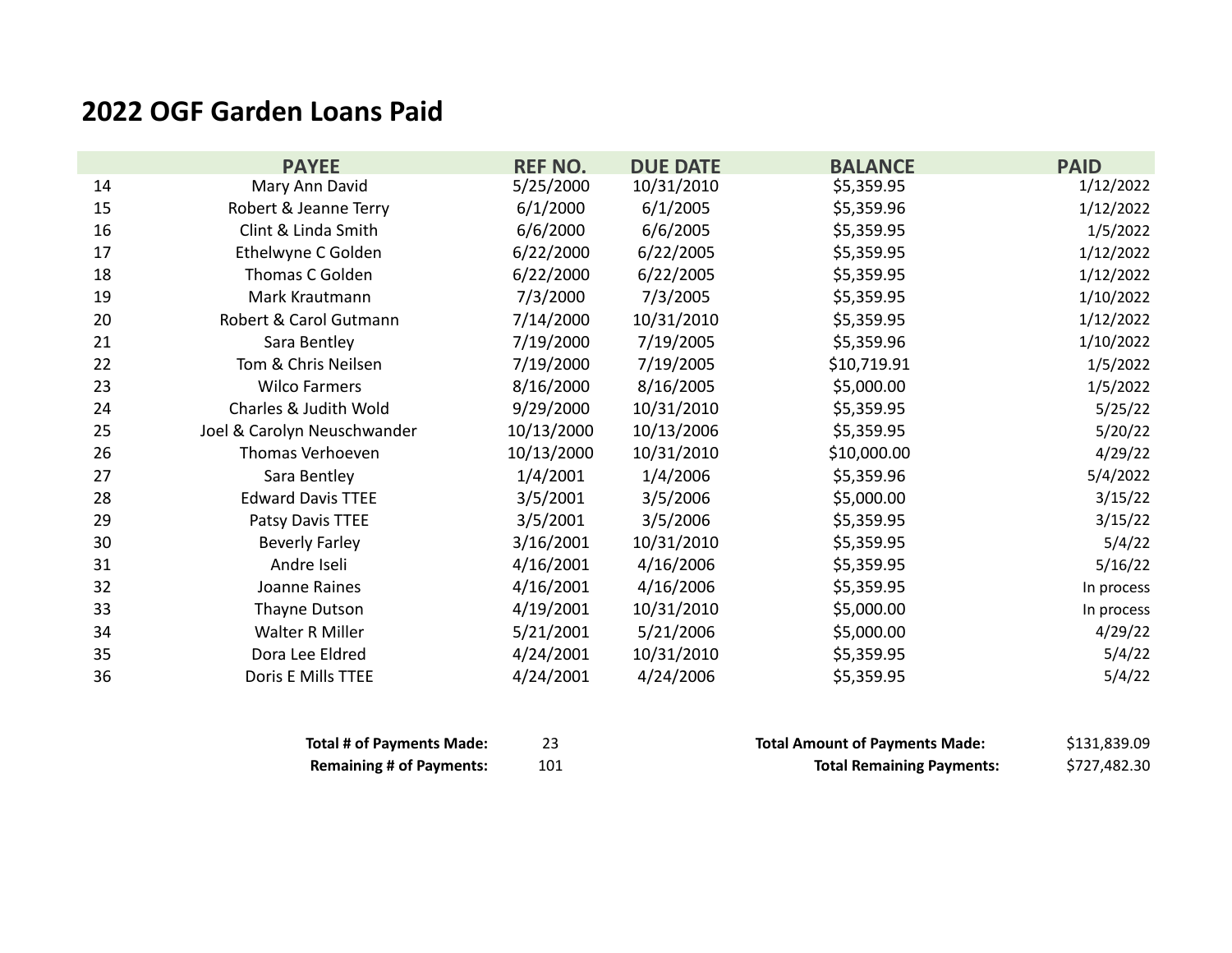# Oregon Garden

#### Profit and Loss

January - May, 2022

|                                                          | <b>TOTAL</b> |
|----------------------------------------------------------|--------------|
| Income                                                   |              |
| 40000 Earned Revenue Summary                             |              |
| 40001.0 Admissions Revenue Summary                       |              |
| 40001.1 General Admission                                | 98,947.84    |
| 40001.3 Group Tours Admission                            | 2,221.00     |
| Total 40001.0 Admissions Revenue Summary                 | 101,168.84   |
| 40002 Membership Revenue Summary                         |              |
| 40002.1 Membership Revenue                               | 61,475.50    |
| Total 40002 Membership Revenue Summary                   | 61,475.50    |
| 40003 Gift Shop Income Summary                           |              |
| 40003.1 Gift Shop Income                                 | 67,520.84    |
| 40003.2 Nursery Income                                   | 16,806.59    |
| Total 40003 Gift Shop Income Summary                     | 84,327.43    |
| 40004 Event Revenue Summary                              |              |
| 40004.1 Art in the Garden Revenue                        | 500.00       |
| 40004.4 Earth Day Revenue                                | 190.40       |
| 40004.6 Digging in the Dirt Revenue                      | 2,235.00     |
| 40004.7 Music on the Lawn Revenue                        | 500.00       |
| <b>Total 40004 Event Revenue Summary</b>                 | 3,425.40     |
| 40005 Other Garden Revenue                               |              |
| 40005.1 Marion County Economic Development Grant         | 75,000.00    |
| 40005.10 Other Garden Revenue                            | 1,528.94     |
| 40005.2 Venue Rental Revenue                             | 53,050.00    |
| 40005.4 Rent                                             | 9,475.00     |
| 40005.7 General Donations                                | 6,629.96     |
| 40005.8 Tram Revenue                                     | 6,537.11     |
| 40005.9 Sponsorship Revenue                              | 5,000.00     |
| Total 40005 Other Garden Revenue                         | 157,221.01   |
| 42599 Discount Square Fees Income                        | $-5,419.02$  |
| 44444 Unallocated Square Deposits                        | 25,906.19    |
| <b>Total 40000 Earned Revenue Summary</b>                | 428,105.35   |
| 42525 Grant- TOT-City of Silverton Gross Revenue         | 75,556.53    |
| 47999 Non-Profit Gross Revenue Summary                   |              |
| 49000 Temporary Restricted Donation Summary              |              |
| 49001 Other Temporary Restricted Funds                   | 10,000.00    |
| 49200 TR-NREP Education Program Revenue                  | 831.00       |
| 49250 TR - NREP School Fees Revenue Donations            | 786.00       |
| 49275 TR-July 3 Fireworks Donations                      | 15,500.00    |
| <b>Total 49000 Temporary Restricted Donation Summary</b> | 27,117.00    |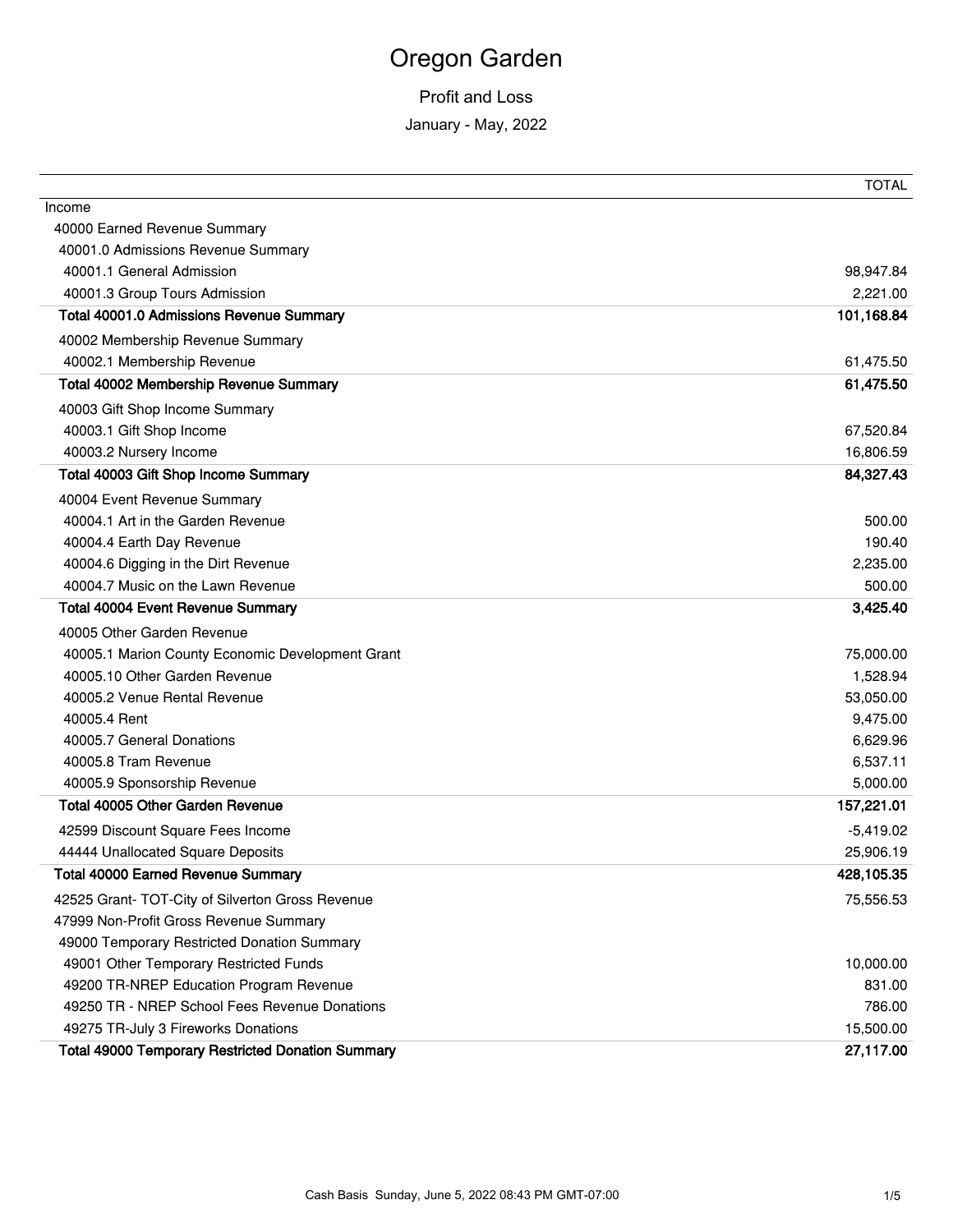|                                                              | <b>TOTAL</b> |
|--------------------------------------------------------------|--------------|
| 49999.00 Donations/Contributions & Fundraising Summary       |              |
| 41440 In Kind Donations Summary                              | 373.27       |
| 41446 In Kind - Donated Garden Materials & Supplies          | $-62.15$     |
| 41448 In Kind - Donated Equipment                            | $-311.12$    |
| <b>Total 41440 In Kind Donations Summary</b>                 | 0.00         |
| Total 49999.00 Donations/Contributions & Fundraising Summary | 0.00         |
| Total 47999 Non-Profit Gross Revenue Summary                 | 27,117.00    |
| Sales of Product Income                                      | $-66.50$     |
| <b>Total Income</b>                                          | \$530,712.38 |
| Cost of Goods Sold                                           |              |
| 50000 Gift Shop COGS                                         | 8,996.52     |
| <b>Total Cost of Goods Sold</b>                              | \$8,996.52   |
| <b>GROSS PROFIT</b>                                          | \$521,715.86 |
| Expenses                                                     |              |
| 50004 Vendor Commission                                      | 35,630.61    |
| 60000 Payroll Summary                                        |              |
| 60001 Administrative Payroll                                 |              |
| 60001.1 Director of Operations Payroll                       | 28,346.12    |
| Total 60001 Administrative Payroll                           | 28,346.12    |
| 60002 Guest Services Payroll                                 |              |
| 60002.1 Guest Services Supervisor Payroll                    | 12,168.71    |
| 60002.2 Gift Shop Payroll                                    | 8,950.07     |
| 60002.3 Tram Drivers Payroll                                 | 4,286.10     |
| <b>Total 60002 Guest Services Payroll</b>                    | 25,404.88    |
| 60003 Horticulture Staff Payroll                             |              |
| 60003.1 Botanical Curator Payroll                            | 22,000.00    |
| 60003.2 Horticulture Staff Payroll                           | 51,489.85    |
| <b>Total 60003 Horticulture Staff Payroll</b>                | 73,489.85    |
| 60004 Maintenance Payroll                                    |              |
| 60004.1 Maintenance Supervisor Payroll                       | 16,280.00    |
| 60004.2 Maintenance Staff Payroll                            | 4,209.91     |
| <b>Total 60004 Maintenance Payroll</b>                       | 20,489.91    |
| 60005 Event Payroll                                          |              |
| 60005.1 Event Coordinator Payroll                            | 26,237.04    |
| 60005.2 Event Staff                                          | 8,546.00     |
| Total 60005 Event Payroll                                    | 34,783.04    |
| 60006 Volunteer & Membership Payroll                         |              |
| 60006.1 Volunteer & Membership Coordinator Payroll           | 13,052.38    |
| Total 60006 Volunteer & Membership Payroll                   | 13,052.38    |
| <b>Total 60000 Payroll Summary</b>                           | 195,566.18   |
| 60100 Payroll ER Taxes Summary                               |              |
| 60100.1 Administrative Payroll ER Taxes                      | 2,353.24     |
| 60100.2 Guest Services Payroll ER Taxes                      | 2,189.15     |
| 60100.3 Horticulture Payroll ER Taxes                        | 6,176.06     |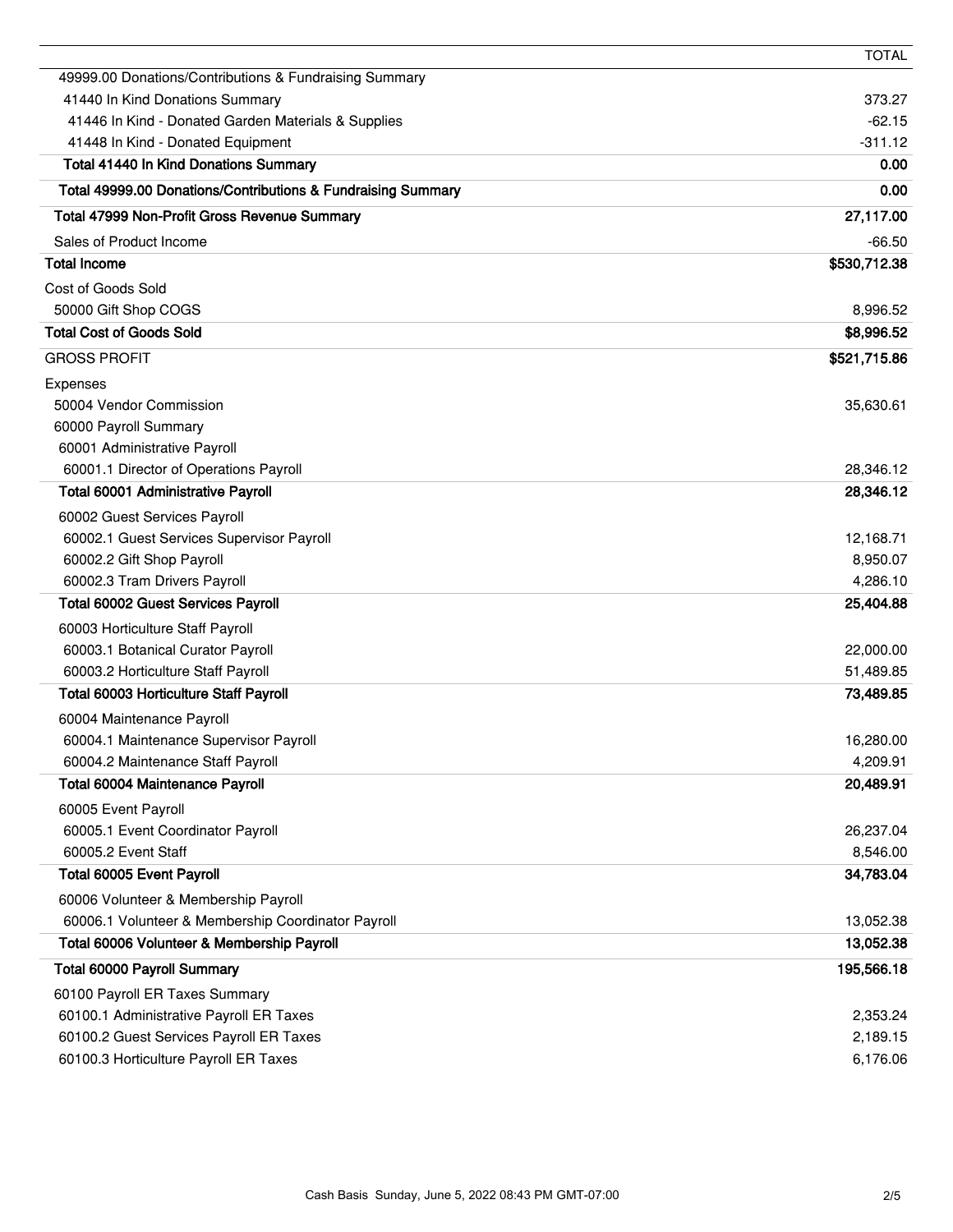|                                                                    | <b>TOTAL</b>         |
|--------------------------------------------------------------------|----------------------|
| 60100.4 Maintenance Payroll ER Taxes                               | 1,699.42             |
| 60100.5 Event Payroll ER Taxes                                     | 2,886.07             |
| 60100.6 Volunteer & Membership Payroll ER Taxes                    | 1,116.66             |
| <b>Total 60100 Payroll ER Taxes Summary</b>                        | 16,420.60            |
| 60200 Payroll Expenses                                             |                      |
| 60200.3 Payroll Service Fees                                       | 772.00               |
| <b>Company Contributions</b>                                       |                      |
| Delta Dental ER Expense                                            | 533.61               |
| Willamette Dental ER Expense<br><b>Total Company Contributions</b> | 619.20<br>1,152.81   |
|                                                                    |                      |
| <b>Total 60200 Payroll Expenses</b>                                | 1,924.81             |
| 70002 Gift Shop Expenses                                           |                      |
| 70002.1 Gift Shop Supplies                                         | 405.41               |
| Total 70002 Gift Shop Expenses                                     | 405.41               |
| 70003 Membership Expenses                                          |                      |
| 70003.1 Membership Supplies                                        | 327.72               |
| 70003.2 Membership Software                                        | 529.20               |
| <b>Total 70003 Membership Expenses</b>                             | 856.92               |
| 70004 Volunteer Expenses                                           |                      |
| 70004.1 Volunteer Supplies                                         | 215.63               |
| 70004.3 Volunteer Software                                         | 696.00<br>911.63     |
| <b>Total 70004 Volunteer Expenses</b>                              |                      |
| 70005 Horticulture Expenses<br>70005.1 Seeds & Plant Material      |                      |
| 70005.2 Soil, Chemicals & Amendments                               | 2,015.91<br>9,168.36 |
| 70005.3 Garden Tools & Equipment                                   | 1,457.04             |
| 70005.4 Uniforms & Workwear                                        | 1,378.51             |
| 70005.5 Irrigation & Grounds Repair                                | 3,859.38             |
| 70005.6 Beekeeping Supplies                                        | 198.27               |
| 70005.9 Other Horticulture Expenses                                | 808.71               |
| <b>Total 70005 Horticulture Expenses</b>                           | 18,886.18            |
| 70006 Event Expenses                                               |                      |
| 70006.1 Event Supplies                                             | 4,970.65             |
| 70006.4 Earth Day Expenses                                         | 267.65               |
| 70006.6 Art in the Garden Expenses                                 | 22.50                |
| 70009.2 Digging in the Dirt Expenses                               | 1,682.02             |
| <b>Total 70006 Event Expenses</b>                                  | 6,942.82             |
| 70007 Maintenance Expenses                                         |                      |
| 70007.1 Maintenance Tools & Equipment                              | 788.59               |
| 70007.2 Vehicle Maintenance                                        | 6,747.02             |
| 70007.4 Facilities Maintenance                                     | 2,527.37             |
| 70007.9 Janitorial Supplies                                        | 1,919.25             |
| <b>Total 70007 Maintenance Expenses</b>                            | 11,982.23            |
| 70010 Marketing Expenses                                           |                      |
| 70010.1 Marketing Supplies                                         | 135.00               |
| 70010.2 Collateral Printing                                        | 46.99                |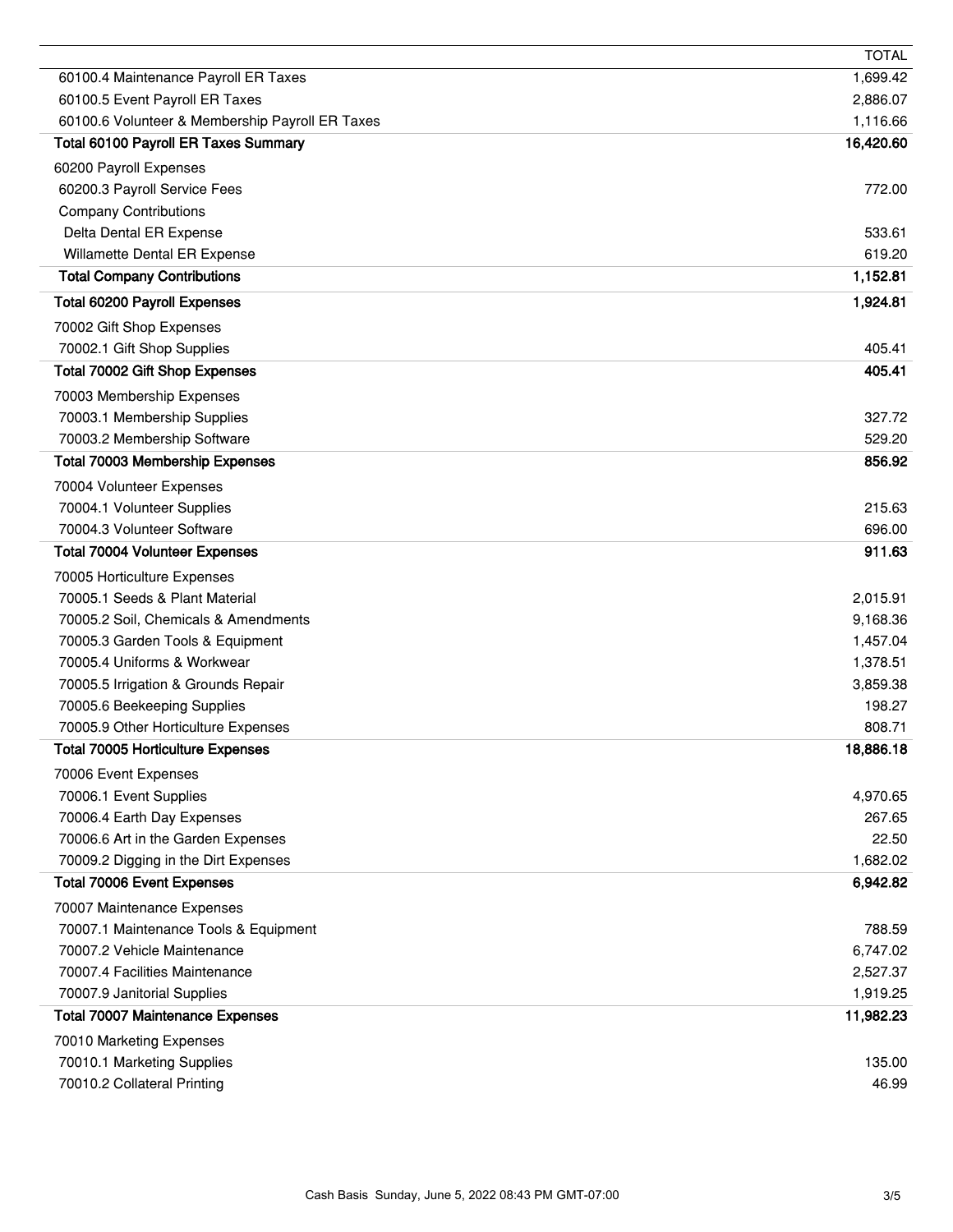|                                                        | <b>TOTAL</b> |
|--------------------------------------------------------|--------------|
| 70010.3 Advertising Expenses                           | 3,482.50     |
| 70010.5 Membership Dues & Subscriptions                | 1,859.00     |
| <b>Total 70010 Marketing Expenses</b>                  | 5,523.49     |
| 70020 Telephone & Computer Expenses                    |              |
| 70020.1 Phone Service                                  | 173.12       |
| 70020.2 Internet Service                               | 1,757.82     |
| 70020.3 Computer Equipment                             | 814.56       |
| 70020.5 Cell Phone Reimbursement                       | 200.00       |
| Total 70020 Telephone & Computer Expenses              | 2,945.50     |
| 70030 General & Administrative Expenses                |              |
| 70030.1 Employee Education & Development               | 441.00       |
| 70030.10 Postage                                       | 1,052.70     |
| 70030.11 Professional & Legal Fees                     | 7,581.00     |
| 70030.12 Administrative & Bookkeeping Contract Labor   | 6,670.22     |
| 70030.13 Late Fees                                     | 367.36       |
| 70030.2 Employee Appreciation                          | 45.50        |
| 70030.4 Computer Software                              | 1,649.97     |
| 70030.6 Bank & Credit Card Fees                        | 85.00        |
| 70030.8 Office Supplies                                | 680.75       |
| 70030.9 Equipment Leases                               | 3,211.39     |
| 70050 Utilities                                        |              |
| 70050.1 Fire Alarm                                     | 180.00       |
| 70050.2 Electricity                                    | 5,150.26     |
| 70050.3 Natural Gas                                    | 3,910.02     |
| 70050.4 Propane                                        | 1,001.88     |
| 70050.7 Fuel                                           | 1,401.30     |
| 70500.5 Water & Sewer                                  | 25,841.91    |
| 70500.6 Garbage                                        | 2,661.00     |
| <b>Total 70050 Utilities</b>                           | 40,146.37    |
| 71150 Donor Relations                                  | 196.64       |
| 71174.0 Operational Garden Expenses Summary            |              |
| 71174.2 Garden Operational Supplies                    | 46.27        |
| 71174.4 Operational Contract Labor                     | 64,176.18    |
| Total 71174.0 Operational Garden Expenses Summary      | 64,222.45    |
| 71265.1 Insurance - Liability, D & O                   | 16,840.05    |
| 72860 Sponsorship                                      | 900.00       |
| 73150 Travel/Conference/Meetings Summary               |              |
| 73152 Business Meals                                   | 159.00       |
| Total 73150 Travel/Conference/Meetings Summary         | 159.00       |
| Payroll Staff Summary/Contracted Services              |              |
| Payroll Expenses                                       |              |
| Payroll Insurance - Health Ins Employer Share          | 1,383.03     |
| <b>Total Payroll Expenses</b>                          | 1,383.03     |
|                                                        |              |
| <b>Total Payroll Staff Summary/Contracted Services</b> | 1,383.03     |
| Total 70030 General & Administrative Expenses          | 145,632.43   |
| 71265.5 Worker's Compensation Insurance                | 2,748.08     |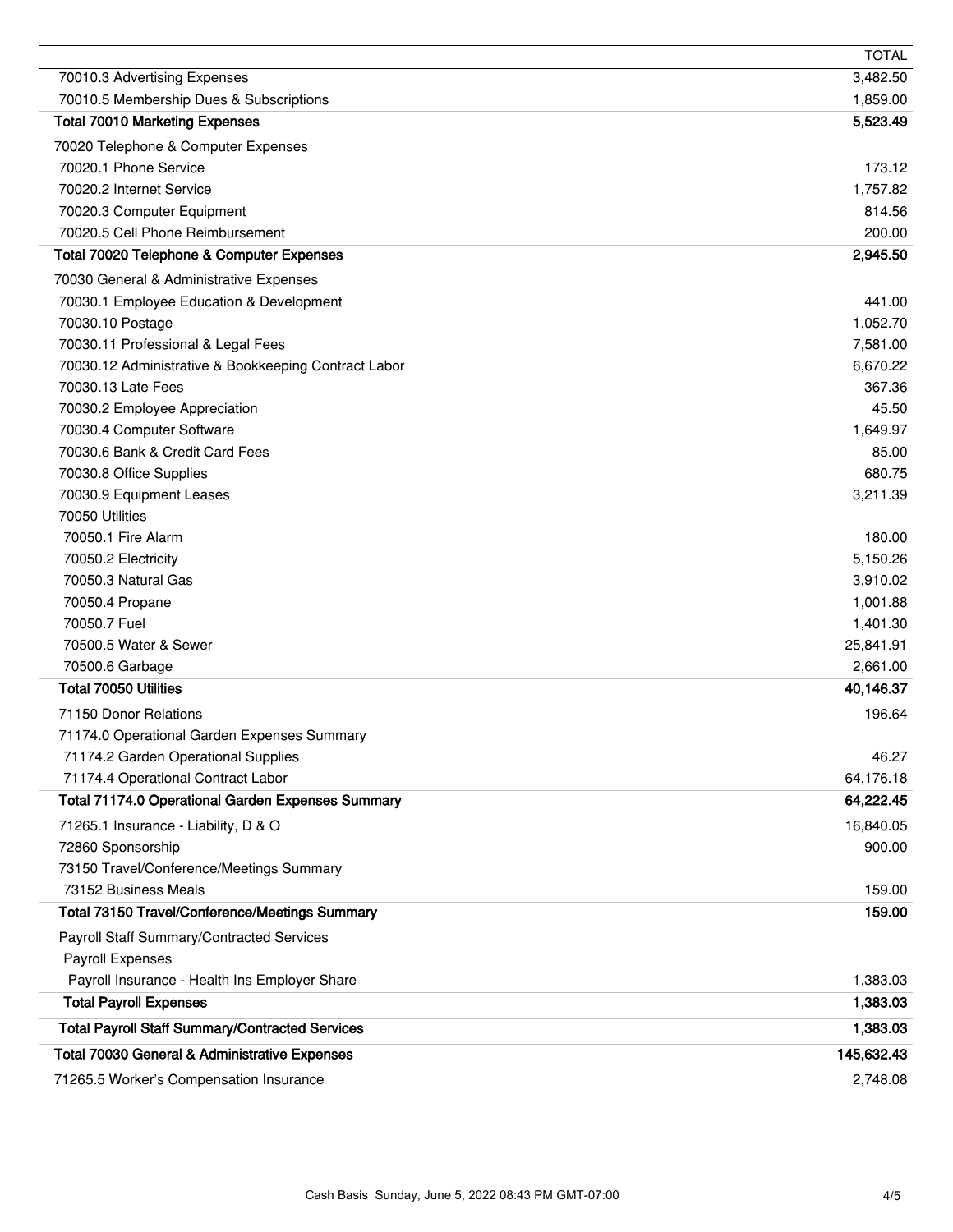|                                                                 | <b>TOTAL</b> |
|-----------------------------------------------------------------|--------------|
| 85000 Temporary Restricted Expenses Summary                     |              |
| 85250 TR - Discovery Pavilion Expenditures                      | 2,148.75     |
| 85275 TR-July 3rd Fireworks Expenses                            | 7,500.00     |
| 85625.0 TR - Horticultural Enhancements Summary                 |              |
| 85625.1 TR-Horticultural Enhancement/Equipment Project Expenses | 234.97       |
| 85625.2 TR-Hef-Pathway to Giving - Brick                        | 125.00       |
| Total 85625.0 TR - Horticultural Enhancements Summary           | 359.97       |
| TR-Payroll NREP Educators Summary                               |              |
| TR-Payroll Employer Taxes - NREP EDUC                           | 176.51       |
| <b>Total TR-Payroll NREP Educators Summary</b>                  | 176.51       |
| <b>Total 85000 Temporary Restricted Expenses Summary</b>        | 10,185.23    |
| 85758.0 TR - NREP Educators Payroll                             | 2,053.50     |
| Office/General Administrative Expenditures                      |              |
| Payroll Staff Summary/Contracted Services                       |              |
| Payroll Expenses                                                |              |
| Payroll Insurance - Health Ins Employer Share                   | 5,063.76     |
| <b>Total Payroll Expenses</b>                                   | 5,063.76     |
| <b>Total Payroll Staff Summary/Contracted Services</b>          | 5,063.76     |
| <b>Total Office/General Administrative Expenditures</b>         | 5,063.76     |
| QuickBooks Payments Fees                                        | 59.00        |
| <b>Square Fees</b>                                              | 8,295.08     |
| <b>Total Expenses</b>                                           | \$472,033.46 |
| NET OPERATING INCOME                                            | \$49,682.40  |
| Other Income                                                    |              |
| 88500 Interest Earned Income                                    | 217.69       |
| <b>Total Other Income</b>                                       | \$217.69     |
| Other Expenses                                                  |              |
| 87000 Other Miscellaneous Expense                               | 120.04       |
| <b>Total Other Expenses</b>                                     | \$120.04     |
| <b>NET OTHER INCOME</b>                                         | \$97.65      |
| <b>NET INCOME</b>                                               | \$49,780.05  |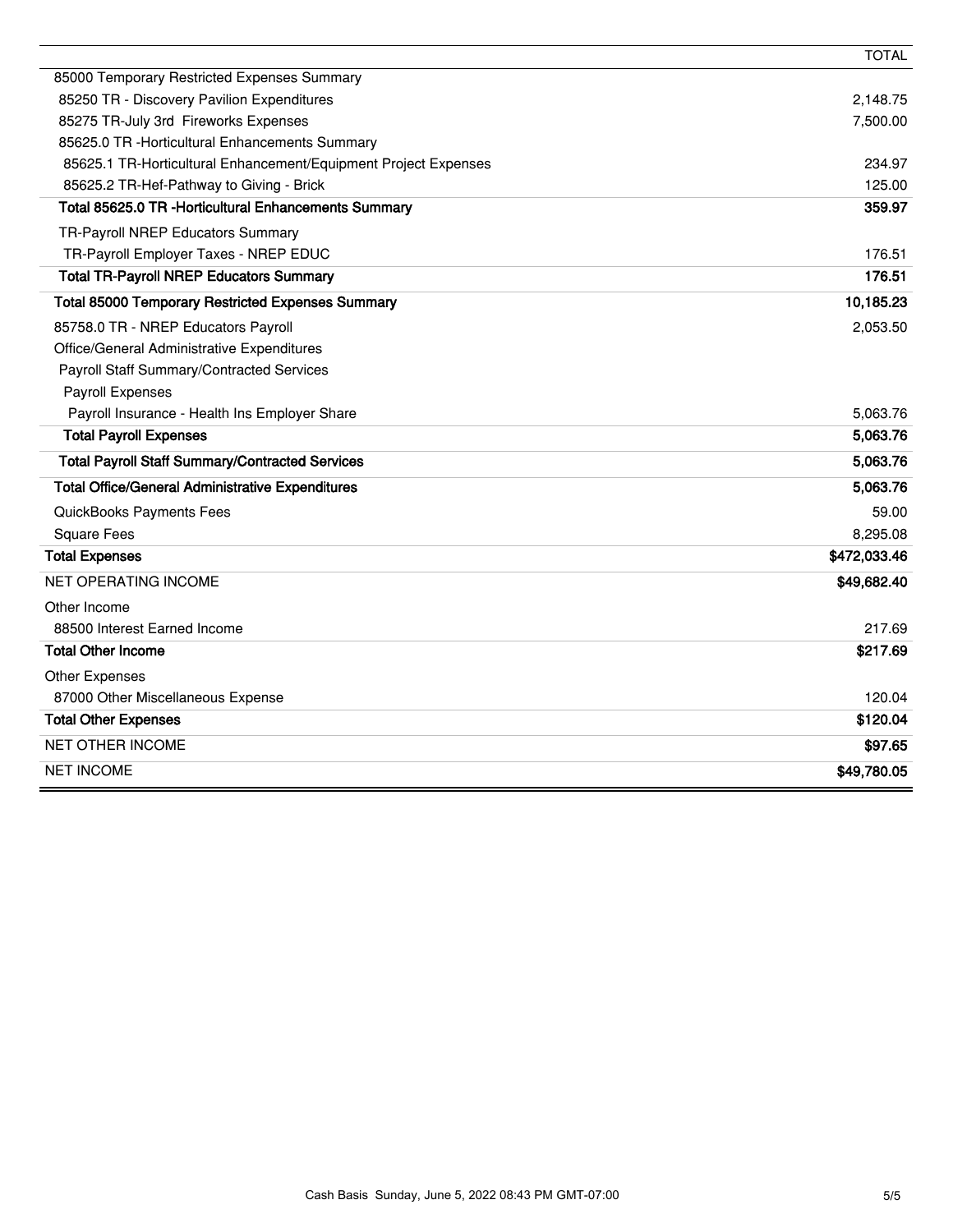# Oregon Garden

### Balance Sheet

As of May 31, 2022

| <b>ASSETS</b><br><b>Current Assets</b><br><b>Bank Accounts</b><br>729.75<br>10000 Cash<br>149,912.73<br>10000.01 #3513 - Operating Account<br>509,189.93<br>10000.02 #0321 - Unrestricted Funds - Bus MMA 0002<br>681.00<br>10000.03 #7995 - Restricted Funds - OGF Money Market<br>1,480.69<br>10000.04 #2986 - Debt Receivership - Basic Bu 0002<br>9,657.25<br>10000.05 #1103 - Restricted Rediscovery Forest<br>10000.06 #0479 - Restricted Funds - OGF Money Market<br>361,708.37<br>10000.09 #5366 - Unrestricted Operations - OGF Checking<br>11,048.20<br>10000.10 Visitor Center Till<br>730.00<br>Total 10000 Cash<br>1,045,137.92<br>44,836.53<br>20501 Events - Unearned Deposits 50%<br><b>Total Bank Accounts</b><br>\$1,089,974.45<br><b>Other Current Assets</b><br>10300 Endowment - OCF<br>196,794.93<br>12000 Undeposited Funds<br>24,840.01<br>1,059.00<br>12400 Prepaid Expenses & Utility Deposits<br>16,539.35<br>14000 Inventory Asset<br>14900 Suspense<br>16,814.99<br>15500 Bond Issuance Costs<br>0.00<br>15600 Taxes Refund<br>5,922.94<br>15700 Uncategorized Asset<br>1,769.83<br><b>Total Other Current Assets</b><br>\$263,741.05<br><b>Total Current Assets</b><br>\$1,353,715.50<br><b>Fixed Assets</b><br>16000 FIXED ASSETS<br>13,129,494.78<br>17000 ACCUMULATED DEPRECIATION<br>$-10, 155, 792.95$<br><b>Total Fixed Assets</b><br>\$2,973,701.83<br><b>Other Assets</b><br>11575 Land Sale Contract Receivable<br>0.00<br><b>Other Receivables</b><br>16,578.22<br><b>Total Other Assets</b><br>\$16,578.22<br><b>TOTAL ASSETS</b><br>\$4,343,995.55 | <b>TOTAL</b> |
|----------------------------------------------------------------------------------------------------------------------------------------------------------------------------------------------------------------------------------------------------------------------------------------------------------------------------------------------------------------------------------------------------------------------------------------------------------------------------------------------------------------------------------------------------------------------------------------------------------------------------------------------------------------------------------------------------------------------------------------------------------------------------------------------------------------------------------------------------------------------------------------------------------------------------------------------------------------------------------------------------------------------------------------------------------------------------------------------------------------------------------------------------------------------------------------------------------------------------------------------------------------------------------------------------------------------------------------------------------------------------------------------------------------------------------------------------------------------------------------------------------------------------------------------------------------------------------------------|--------------|
|                                                                                                                                                                                                                                                                                                                                                                                                                                                                                                                                                                                                                                                                                                                                                                                                                                                                                                                                                                                                                                                                                                                                                                                                                                                                                                                                                                                                                                                                                                                                                                                              |              |
|                                                                                                                                                                                                                                                                                                                                                                                                                                                                                                                                                                                                                                                                                                                                                                                                                                                                                                                                                                                                                                                                                                                                                                                                                                                                                                                                                                                                                                                                                                                                                                                              |              |
|                                                                                                                                                                                                                                                                                                                                                                                                                                                                                                                                                                                                                                                                                                                                                                                                                                                                                                                                                                                                                                                                                                                                                                                                                                                                                                                                                                                                                                                                                                                                                                                              |              |
|                                                                                                                                                                                                                                                                                                                                                                                                                                                                                                                                                                                                                                                                                                                                                                                                                                                                                                                                                                                                                                                                                                                                                                                                                                                                                                                                                                                                                                                                                                                                                                                              |              |
|                                                                                                                                                                                                                                                                                                                                                                                                                                                                                                                                                                                                                                                                                                                                                                                                                                                                                                                                                                                                                                                                                                                                                                                                                                                                                                                                                                                                                                                                                                                                                                                              |              |
|                                                                                                                                                                                                                                                                                                                                                                                                                                                                                                                                                                                                                                                                                                                                                                                                                                                                                                                                                                                                                                                                                                                                                                                                                                                                                                                                                                                                                                                                                                                                                                                              |              |
|                                                                                                                                                                                                                                                                                                                                                                                                                                                                                                                                                                                                                                                                                                                                                                                                                                                                                                                                                                                                                                                                                                                                                                                                                                                                                                                                                                                                                                                                                                                                                                                              |              |
|                                                                                                                                                                                                                                                                                                                                                                                                                                                                                                                                                                                                                                                                                                                                                                                                                                                                                                                                                                                                                                                                                                                                                                                                                                                                                                                                                                                                                                                                                                                                                                                              |              |
|                                                                                                                                                                                                                                                                                                                                                                                                                                                                                                                                                                                                                                                                                                                                                                                                                                                                                                                                                                                                                                                                                                                                                                                                                                                                                                                                                                                                                                                                                                                                                                                              |              |
|                                                                                                                                                                                                                                                                                                                                                                                                                                                                                                                                                                                                                                                                                                                                                                                                                                                                                                                                                                                                                                                                                                                                                                                                                                                                                                                                                                                                                                                                                                                                                                                              |              |
|                                                                                                                                                                                                                                                                                                                                                                                                                                                                                                                                                                                                                                                                                                                                                                                                                                                                                                                                                                                                                                                                                                                                                                                                                                                                                                                                                                                                                                                                                                                                                                                              |              |
|                                                                                                                                                                                                                                                                                                                                                                                                                                                                                                                                                                                                                                                                                                                                                                                                                                                                                                                                                                                                                                                                                                                                                                                                                                                                                                                                                                                                                                                                                                                                                                                              |              |
|                                                                                                                                                                                                                                                                                                                                                                                                                                                                                                                                                                                                                                                                                                                                                                                                                                                                                                                                                                                                                                                                                                                                                                                                                                                                                                                                                                                                                                                                                                                                                                                              |              |
|                                                                                                                                                                                                                                                                                                                                                                                                                                                                                                                                                                                                                                                                                                                                                                                                                                                                                                                                                                                                                                                                                                                                                                                                                                                                                                                                                                                                                                                                                                                                                                                              |              |
|                                                                                                                                                                                                                                                                                                                                                                                                                                                                                                                                                                                                                                                                                                                                                                                                                                                                                                                                                                                                                                                                                                                                                                                                                                                                                                                                                                                                                                                                                                                                                                                              |              |
|                                                                                                                                                                                                                                                                                                                                                                                                                                                                                                                                                                                                                                                                                                                                                                                                                                                                                                                                                                                                                                                                                                                                                                                                                                                                                                                                                                                                                                                                                                                                                                                              |              |
|                                                                                                                                                                                                                                                                                                                                                                                                                                                                                                                                                                                                                                                                                                                                                                                                                                                                                                                                                                                                                                                                                                                                                                                                                                                                                                                                                                                                                                                                                                                                                                                              |              |
|                                                                                                                                                                                                                                                                                                                                                                                                                                                                                                                                                                                                                                                                                                                                                                                                                                                                                                                                                                                                                                                                                                                                                                                                                                                                                                                                                                                                                                                                                                                                                                                              |              |
|                                                                                                                                                                                                                                                                                                                                                                                                                                                                                                                                                                                                                                                                                                                                                                                                                                                                                                                                                                                                                                                                                                                                                                                                                                                                                                                                                                                                                                                                                                                                                                                              |              |
|                                                                                                                                                                                                                                                                                                                                                                                                                                                                                                                                                                                                                                                                                                                                                                                                                                                                                                                                                                                                                                                                                                                                                                                                                                                                                                                                                                                                                                                                                                                                                                                              |              |
|                                                                                                                                                                                                                                                                                                                                                                                                                                                                                                                                                                                                                                                                                                                                                                                                                                                                                                                                                                                                                                                                                                                                                                                                                                                                                                                                                                                                                                                                                                                                                                                              |              |
|                                                                                                                                                                                                                                                                                                                                                                                                                                                                                                                                                                                                                                                                                                                                                                                                                                                                                                                                                                                                                                                                                                                                                                                                                                                                                                                                                                                                                                                                                                                                                                                              |              |
|                                                                                                                                                                                                                                                                                                                                                                                                                                                                                                                                                                                                                                                                                                                                                                                                                                                                                                                                                                                                                                                                                                                                                                                                                                                                                                                                                                                                                                                                                                                                                                                              |              |
|                                                                                                                                                                                                                                                                                                                                                                                                                                                                                                                                                                                                                                                                                                                                                                                                                                                                                                                                                                                                                                                                                                                                                                                                                                                                                                                                                                                                                                                                                                                                                                                              |              |
|                                                                                                                                                                                                                                                                                                                                                                                                                                                                                                                                                                                                                                                                                                                                                                                                                                                                                                                                                                                                                                                                                                                                                                                                                                                                                                                                                                                                                                                                                                                                                                                              |              |
|                                                                                                                                                                                                                                                                                                                                                                                                                                                                                                                                                                                                                                                                                                                                                                                                                                                                                                                                                                                                                                                                                                                                                                                                                                                                                                                                                                                                                                                                                                                                                                                              |              |
|                                                                                                                                                                                                                                                                                                                                                                                                                                                                                                                                                                                                                                                                                                                                                                                                                                                                                                                                                                                                                                                                                                                                                                                                                                                                                                                                                                                                                                                                                                                                                                                              |              |
|                                                                                                                                                                                                                                                                                                                                                                                                                                                                                                                                                                                                                                                                                                                                                                                                                                                                                                                                                                                                                                                                                                                                                                                                                                                                                                                                                                                                                                                                                                                                                                                              |              |
|                                                                                                                                                                                                                                                                                                                                                                                                                                                                                                                                                                                                                                                                                                                                                                                                                                                                                                                                                                                                                                                                                                                                                                                                                                                                                                                                                                                                                                                                                                                                                                                              |              |
|                                                                                                                                                                                                                                                                                                                                                                                                                                                                                                                                                                                                                                                                                                                                                                                                                                                                                                                                                                                                                                                                                                                                                                                                                                                                                                                                                                                                                                                                                                                                                                                              |              |
|                                                                                                                                                                                                                                                                                                                                                                                                                                                                                                                                                                                                                                                                                                                                                                                                                                                                                                                                                                                                                                                                                                                                                                                                                                                                                                                                                                                                                                                                                                                                                                                              |              |
|                                                                                                                                                                                                                                                                                                                                                                                                                                                                                                                                                                                                                                                                                                                                                                                                                                                                                                                                                                                                                                                                                                                                                                                                                                                                                                                                                                                                                                                                                                                                                                                              |              |
|                                                                                                                                                                                                                                                                                                                                                                                                                                                                                                                                                                                                                                                                                                                                                                                                                                                                                                                                                                                                                                                                                                                                                                                                                                                                                                                                                                                                                                                                                                                                                                                              |              |
|                                                                                                                                                                                                                                                                                                                                                                                                                                                                                                                                                                                                                                                                                                                                                                                                                                                                                                                                                                                                                                                                                                                                                                                                                                                                                                                                                                                                                                                                                                                                                                                              |              |
|                                                                                                                                                                                                                                                                                                                                                                                                                                                                                                                                                                                                                                                                                                                                                                                                                                                                                                                                                                                                                                                                                                                                                                                                                                                                                                                                                                                                                                                                                                                                                                                              |              |